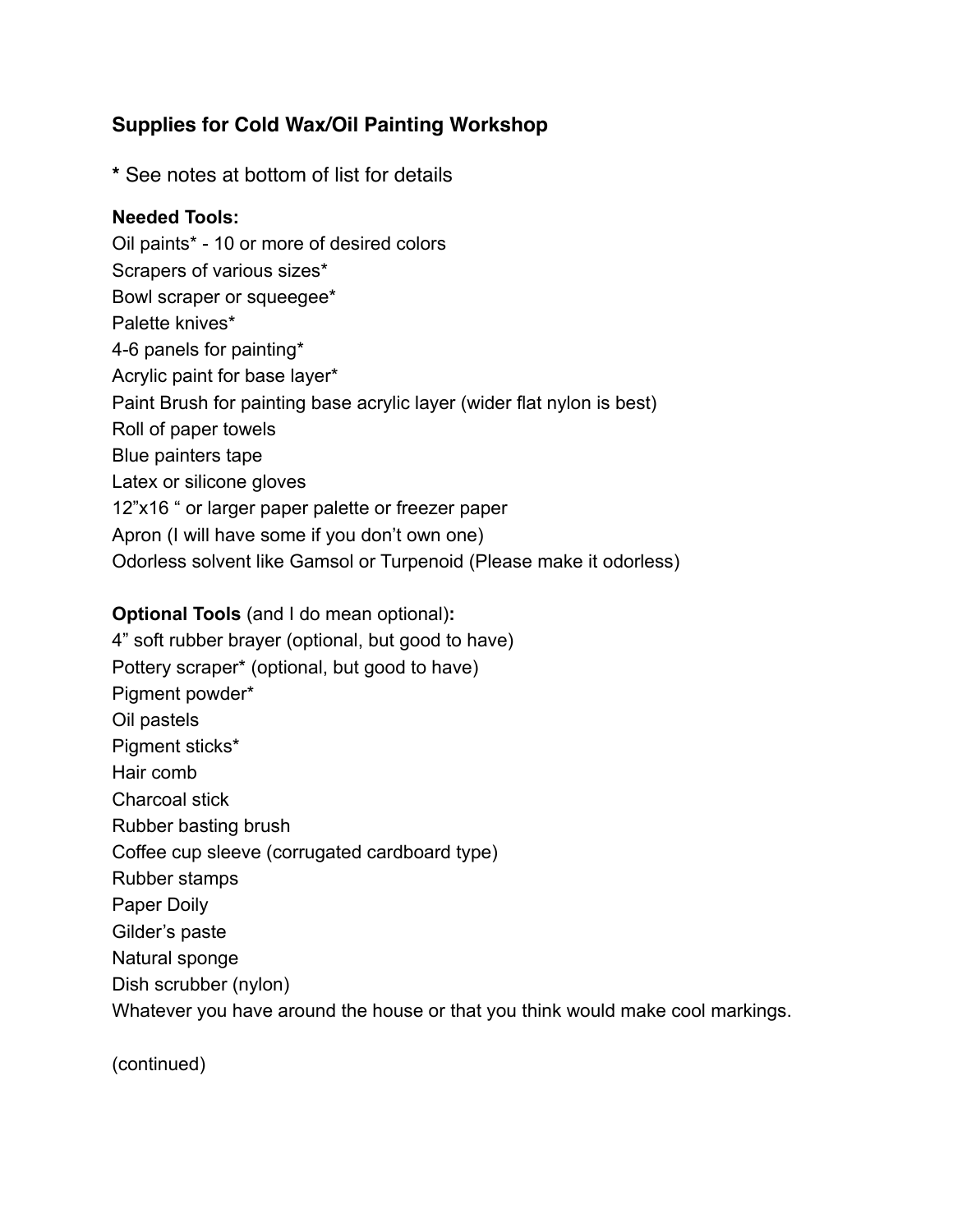#### **What I will provide:**

Cold Wax Medium Rug grip mat Steel wool Bamboo skewer Plastic fork Graphite crayons Clean sand Bubble wrap Cloth, string, twine Wax paper Oil Pastels Krylon Quick Dry Aprons (you're welcome to bring your own)

### Notes:

- Oil Paints: I recommend opaque and transparent, dark and light, to give you a variety of options. If you already have oils, bring those, but I don't recommend watersoluble types. If you are new to oils or budget is an issue an inexpensive starter set may be an option.
- Palette Knives trowel type palette knives a couple of the different sizes. The plastic ones will work.
- Art Panels: You may bring flat masonite panels, or solid wood panels, but both of these would need to be framed. Additionally, I would like you to bring "pre-gessoed panels" to save time prepping in the class. I requested you bring 4-6, and that will depend on how quickly you work and your panel sizes. Best to start with smaller sizes first (I like 12"x12"), but you'll have room for a bit larger if you like. You can purchase them pre-gessoed or do it yourself at home. I prefer to work on cradled panels so that I don't have to frame. These can be purchased online [at Dick Blick, Jerry's Artarama or Cheap Joes. Click here to see what I'm talking](https://www.amazon.com/Ampersand-Gessobord-Inch-Cradle-12X12/dp/B0027A76WQ/ref=sr_1_13?s=arts-crafts&ie=UTF8&qid=1487273572&sr=1-13&keywords=art+panels)  about with the cradled vs. flat and pre-gessoed. You don't need to get Ampersand, but they make nice panels.
- Scrapers I prefer semi-pliable scrapers with some bend. I like the brand "Catalyst", but any type like that is okay. They had a decent selection of them at Hobby Lobby,